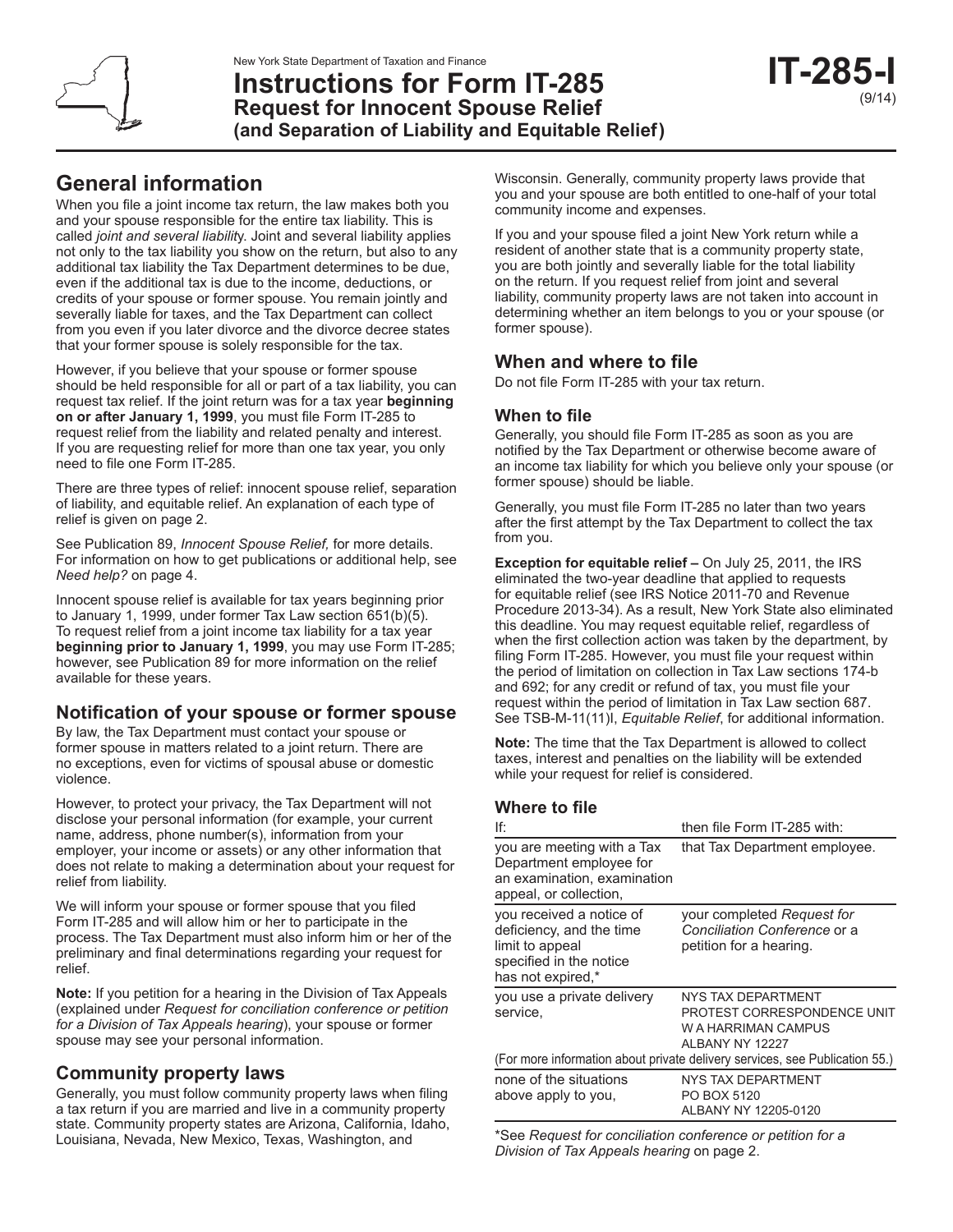### **What happens after you file Form IT-285**

After you file Form IT-285, the Tax Department will review your request and supporting information and notify you of its decision to accept or deny your request.

If it is determined that you are not eligible for any of the types of relief available by filing Form IT-285, you may contact the Tax Department at (518) 457-5434 to discuss resolution of your liability.

If you disagree, in whole or in part, with the Tax Department's determination concerning your request for relief, you can protest the decision. See *Request for conciliation conference or petition for a Division of Tax Appeals hearing*.

If you have not received a determination notice from the Tax Department within six months from the date you filed Form IT-285, you may request a conciliation conference or petition for a hearing (see below) to protect your rights to protest if the decision turns out to be unfavorable.

### **Request for conciliation conference or petition for a Division of Tax Appeals hearing**

If you disagree with the determination of the Tax Department resulting from filing Form IT-285, you must file your request for a conciliation conference with the Tax Department's Bureau of Conciliation and Mediation Services or petition for a hearing in the Division of Tax Appeals no later than 90 days from the date the Tax Department mails its determination notice to you. See Form CMS-1, *Request for Conciliation Conference*, for additional information concerning filing a request for conciliation conference or a petition for a hearing. For information on how to get forms and publications, see *Need help?* on page 4.

**Note:** If you received a notice of deficiency for a joint liability shared by you and your spouse, filing Form IT-285 to request relief from the joint liability will not extend the deadline to protest the notice of deficiency. If you wish to protest the notice of deficiency, you must file a *Request for Conciliation Conference* with the Tax Department's Bureau of Conciliation and Mediation Services or petition for a hearing in the Division of Tax Appeals within the time limit specified in the notice. Your request for conciliation conference or your petition for a hearing should also include the information that supports your request for relief from the joint liability, including when and why you filed or plan to file Form IT-285.

### **Definitions**

#### **Understatement of tax**

An *understatement of tax*, or deficiency, is generally the difference between the total amount of tax that the Tax Department determines should have been shown on the return, and the amount that actually was shown on the return.

**Example:** *You and your spouse (or former spouse) file a joint return showing \$5,000 of tax, which was fully paid. The Tax Department later audits the return and finds \$10,000 of income that your spouse earned but did not report. With the additional income, the total tax becomes \$5,700. You and your spouse are both liable for the \$700 understatement of tax.*

#### **Underpayment of tax**

An *underpayment* is tax that was properly shown on the return, but has not been paid.

**Example:** *You filed a joint return that properly reflects your income and deductions, but showed an unpaid balance due of \$5,000. You and your spouse were getting divorced. You gave your spouse \$2,500 and your spouse promised to pay the full* 

*\$5,000, but did not. You and your spouse are both liable for the \$5,000 underpayment of tax.*

#### **Erroneous items**

Any income, deduction, credit, or basis is an *erroneous item* if it was omitted from or incorrectly reported on the joint return.

### **Types of relief**

#### **Innocent spouse relief**

You may be allowed innocent spouse relief for a tax year beginning on or after January 1, 1999, only if **all** of the following apply:

- You filed a joint return for the year(s) entered on line 3.
- There is an understatement of tax on the return(s) that is due to erroneous items (defined above) of the person listed on line 5.
- You can show that when you signed the return(s) you did not know and had no reason to know that the understatement of tax existed (or the extent to which the understatement existed).
- Taking into account all the facts and circumstances, it would be unfair to hold you liable for the understatement of tax.

#### **Partial innocent spouse relief**

If you knew about any of the erroneous items but not the full extent of the item(s), you may be allowed relief for the part of the understatement you did not know about. Explain in the statement you submit with Form IT-285 (see line 4 instructions) how much you knew and why you did not know, and had no reason to know, the full extent of the item(s).

#### **Separation of liability**

You may be allowed separation of liability for a tax year beginning on or after January 1, 1999, for any understatement of tax shown on the joint return(s) you filed with the person listed on line 5 if you and that person:

- are divorced
- are legally separated, or
- have lived apart at all times during the 12-month period prior to the date you file Form IT-285.

**Exception:** If, at the time you signed the joint return, you knew about any item that resulted in part or all of the understatement, then your request will not apply to that part of the understatement.

Separation of liability applies only to amounts owed that have not been paid. It cannot give you a refund of amounts already paid.

#### **Equitable relief**

You may be allowed equitable relief for a tax year beginning on or after January 1, 1999, if, taking into account all the facts and circumstances, the Tax Department determines you should not be held liable for any understatement or underpayment of tax.

Equitable relief generally applies to an underpayment of tax and part or all of any understatement of tax that does not qualify for either innocent spouse relief or separation of liability.

The Tax Department will consider equitable relief for any understatement of tax if it determines that innocent spouse relief and separation of liability do not apply.

Equitable relief is generally available only for liabilities that are unpaid. However, you may be able to receive a refund of certain payments you made.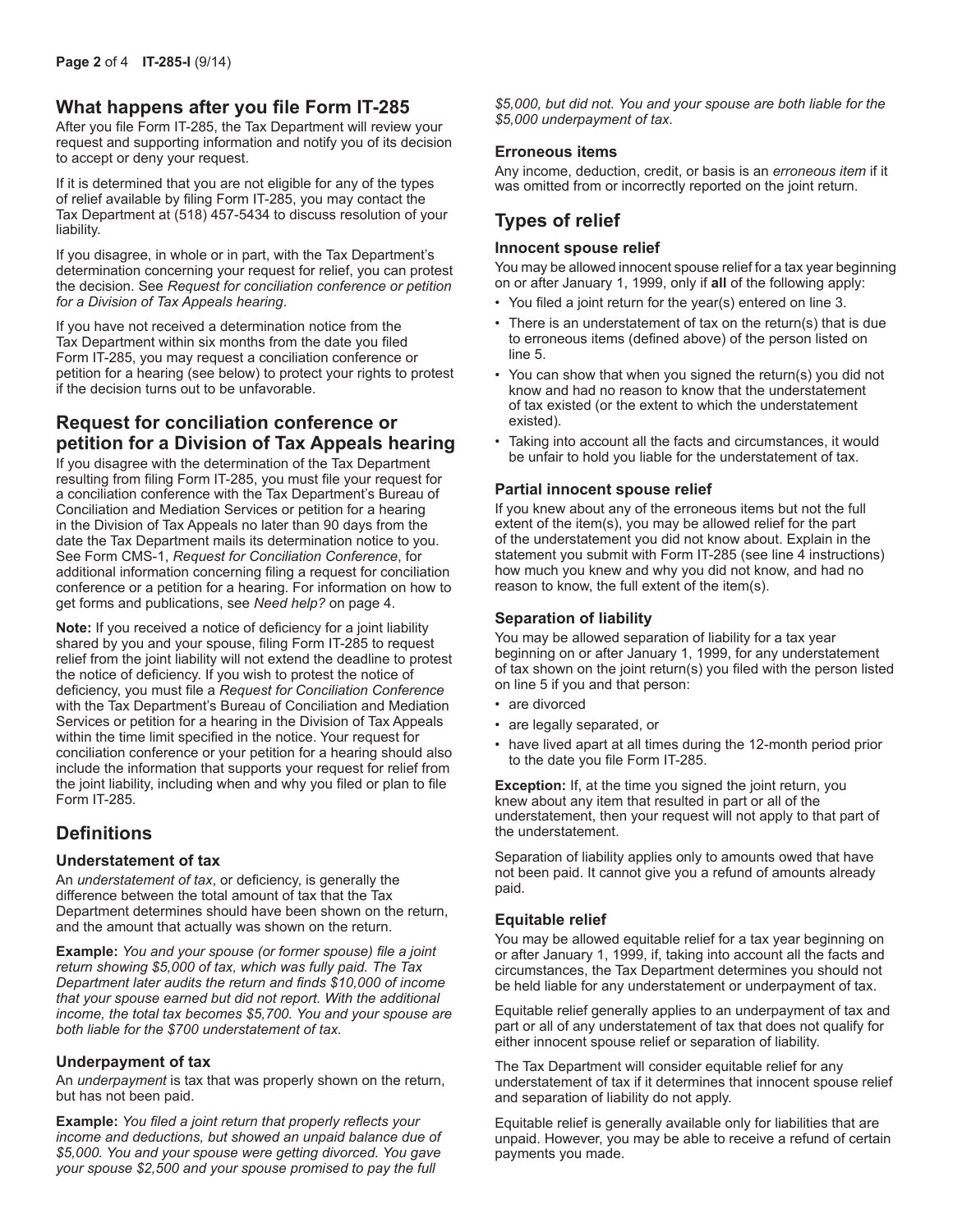## **Line instructions**

Answer all the questions on Form IT-285. If the answers are not the same for all tax years for which you are filing this form, submit an explanation (be sure to include your name and social security number (SSN)).

The Tax Department will consider whether you qualify for relief under innocent spouse relief, separation of liability, or equitable relief.

**Foreign address –** Enter the information in the following order: city, province or state, and then country (all in the *City, village, or post office* box). Follow the country's practice for entering the postal code. **Do not abbreviate the country name.**

**Line 3 –** Even if you want to request relief for more than one tax year, you need to file only one complete Form IT-285. However, you must include a separate statement (see line 4 instructions) and separate allocation schedule (see *Allocation of items between spouses*) for each year.

**Line 4 – You must submit a statement** with Form IT-285 for each tax year for which you are requesting relief explaining why you believe you qualify for relief. Be sure to include your name and SSN. The statement will vary depending on your circumstances, but should include the following:

- The amount of the understatement or underpayment of tax for which you are liable and are seeking relief.
- For an understatement of tax, the amount and a detailed description of each erroneous item, including why you had no reason to know about the item or the extent to which you knew about the item.
- Why you believe it would be unfair to hold you liable for the understatement or underpayment of tax. For example, you may provide documentation that shows that holding you liable for the tax would cause you economic hardship.
- Appropriate supporting documentation.

**Line 5 –** Enter the current name and SSN of the person to whom you were married at the end of the year(s) listed on line 3. If the name of the person shown on that year's tax return(s) is different from the current name, enter it in parentheses after the current name. For example, enter **Jane D. Maple (formerly Oak).** Also enter the current address and phone number if you know it.

**PO box –** Enter the box number instead of the street address only if you do not know the street address or the post office does not deliver mail to the street address.

**Spousal notification –** The Tax Department will inform the person listed on line 5 of your request for relief, and allow that person to participate in the determination of the amount of relief from liability. However, the Tax Department will not inform the person listed on line 5 of any of your personal identifying information including name changes, address, and phone numbers.

**Line 7 –** If you were (or are now) a victim of domestic violence or spousal abuse by the person on line 5, please include with this request any information and supporting documentation that you would like us to consider in determining whether to grant relief. By law, the Tax Department is required to notify the person on line 5 that relief is being sought. However, your personal information will be protected. See *Notification of your spouse or former spouse* on page 1 for more information.

### **Allocation of items between spouses**

If you marked an *X* in the box because you do not have the specific information to complete the schedule, submit a separate statement (including your name and SSN) with Form IT-285 listing the following information:

- 1) all items of income you are aware of, the source of that income (for example, employer name, name of business, bank accounts, investments accounts, etc.), and who earned the income or was listed as the account owner, **and**
- 2) any other information you have about your or your spouse's sources of income during the year.

If you did not mark an *X* in the box, complete an allocation schedule for each year for which you are requesting relief. Allocate all items claimed on your joint return. Allocate income and adjustments in the same manner you would have allocated them if you and your spouse had filed separate returns. In addition, allocate those items not reported on your return and items that were not reported correctly that resulted in a deficiency.

Submit copies of all federal Forms W-2, all federal schedules, and copies of any notices from the New York State Tax Department stating that you owe additional tax.

**Line 14 –** Allocate wages and salaries to the spouse who earned them and received federal Forms W-2.

**Lines 15, 16, and 17 –** Generally, you allocate business and investment income (including capital gains) according to which spouse owned the business or investment that produced the income. Allocate income from a jointly owned business or investment equally between you and your spouse unless there is clear and convincing evidence that supports a different allocation.

**Line 20 –** Enter payments made by you in column **a** and payments made by your spouse or former spouse in column **b**. Submit documentation for each payment (for example, copies of canceled checks and bank statements).

### **Paid preparer's signature**

If you pay someone to prepare your form, the paid preparer must also sign it and fill in the other blanks in the paid preparer's area of your form. A person who prepares your form and does not charge you should not fill in the paid preparer's area.

**Paid preparer's responsibilities –** Under the law, all paid preparers must sign and complete the paid preparer section of the form. Paid preparers may be subject to civil and/or criminal sanctions if they fail to complete this section in full.

When completing this section, enter your New York tax preparer registration identification number (NYTPRIN) if you are required to have one. If you are not required to have a NYTPRIN, enter in the *NYTPRIN excl. code* box one of the specified 2-digit codes listed below that indicates why you are exempt from the registration requirement. You **must** enter a NYTPRIN **or** an exclusion code. Also, you must enter your federal preparer tax identification number (PTIN) if you have one; if not, you must enter your social security number.

|    | Code Exemption type    |    | Code Exemption type                                        |  |
|----|------------------------|----|------------------------------------------------------------|--|
| 01 | Attorney               | 02 | Employee of attorney                                       |  |
| 03 | <b>CPA</b>             | 04 | Employee of CPA                                            |  |
| 05 | PA (Public Accountant) | 06 | Employee of PA                                             |  |
| 07 | Enrolled agent         | 08 | Employee of enrolled agent                                 |  |
| 09 | Volunteer tax preparer | 10 | Employee of business<br>preparing that business'<br>return |  |

See our Web site for more information about the tax preparer registration requirements.